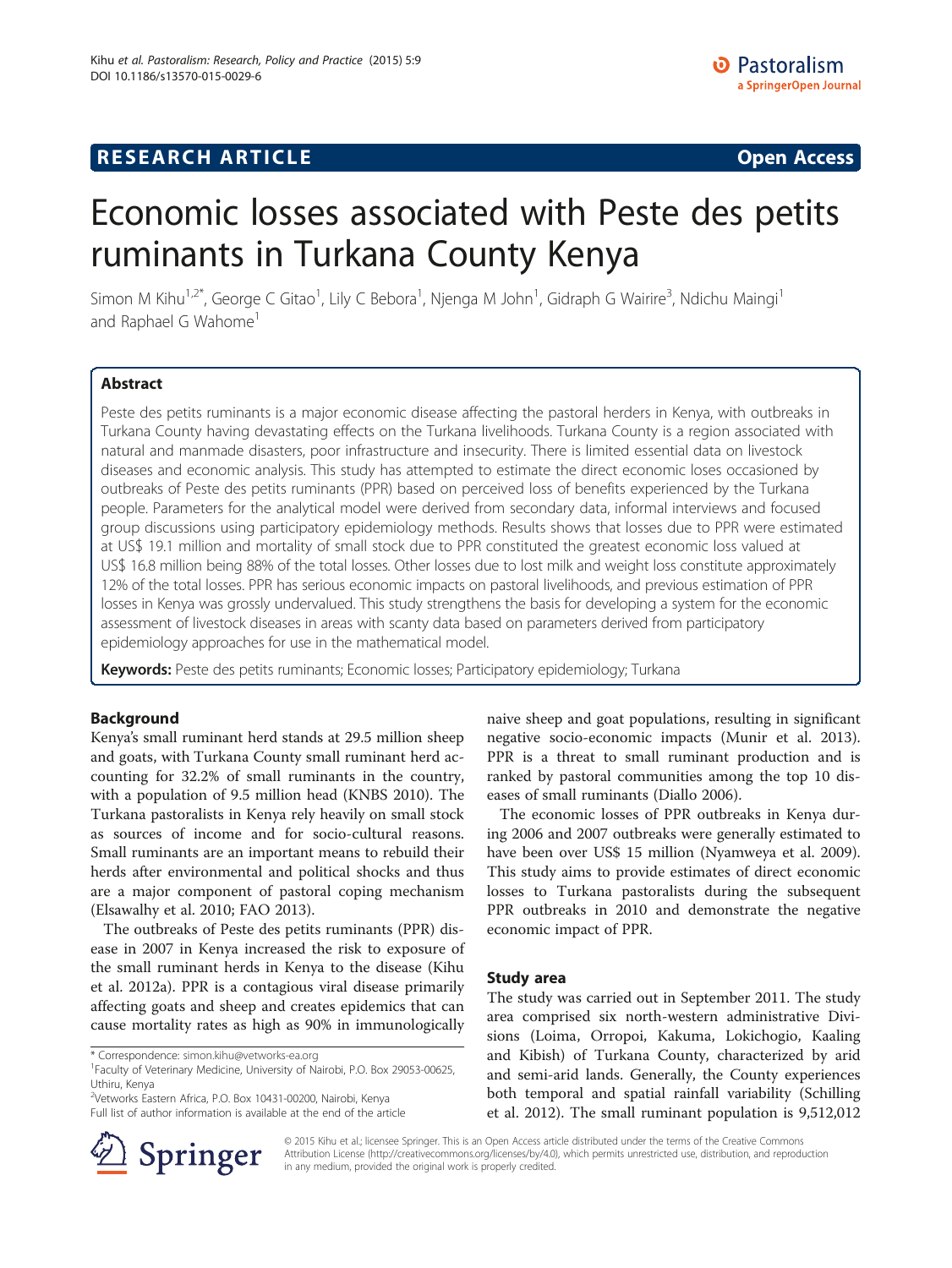with 3,517,151 sheep and 5,994,861 goats and constitutes 75.5% of livestock in Turkana County (KNBS [2010\)](#page-7-0), the rest being cattle and camels.

## Methods

## Study design

The sampling unit was a communal village herd (*adakar*) selected purposively and distributed across the six administrative Divisions of the study area. An adakar was defined as a cluster of often-related Turkana households with their herds coming together to pursue similar activities such as search for pasture, water and security, under a trusted leader (Bett et al. [2009\)](#page-7-0). The six administrative Divisions are divided into Location units totaling 20. In each Location, three village herds were purposively selected for focused group discussions and/or informal interview. A total of 60 village herding groups were interviewed.

## Data collection

Data collection adapted participatory epidemiological (PE) appraisal techniques for gathering of disease epidemiological and socio-economic data as described by Jost et al. ([2010](#page-7-0)) and Catley et al. [\(2012](#page-7-0)). The data was gathered from the key informants through informal interviews and from village herders through focused group discussions, guided by checklists of open-ended questions that were pre-tested and adjusted prior to the start of the study.

Model parameters determined through informal interviews were as follows: small stock reproduction parameters, milk production levels and the value of milk. The value of milk was converted from Kenya shillings to US dollars. This information was collected from 30 livestock and 10 women milk traders selected purposively across the study area. Milk production and losses were estimated as described by Barasa et al. [\(2008](#page-7-0)), by asking the milking person to show her milking container and mark the level of milk produced by healthy goat and sheep. Water was filled to the marked level shown and then measured by a calibrated container. The milking women were then asked to show and mark the level of milk produced by goat and sheep which were sick with PPR. Water was again filled in the container to level of production of the sick animal and measured with a calibrated container.

The parameters on value of the animals were estimated from secondary data where the value of sheep and goats was considered in US\$ per tropical livestock unit (TLU) at US\$ 150 (Anteneh et al. [1988;](#page-6-0) Mude et al. [2010\)](#page-7-0). One TLU was defined as being equivalent to one cow with a body weight of 250 kg while sheep and goats were defined as 0.125 TLU (McCabe [2004](#page-7-0); Maass et al. [2012\)](#page-7-0).

Model parameters determined through focused group discussions by proportional piling method were the following: relative incidence and mortality due to PPR, herd structures by age groups and proportion of males,

females, pregnant and lactating animals. Respondents provided names of four age groups applied to goats and sheep. Age categories in sheep were as follows: newborn lambs (imethek) up to the age of 2 months, lambs in the age group between 3 and 5 months (nanyang), sheep in middle age group (amethek nakale) of 6 to 24 months while the adult sheep (amethek naapolon) were aged above 24 months. Age categories in goats were newborn kids up to 2 months (ikale), kids between 3 and 5 months (namenaoei), goats in middle age group (akale) aged between 6 to 24 months while the adult (akine) more than 24 months. Respondents divided a pile of 100 seeds among the four age groups of each species, to determine the proportionate age structure in each group.

Estimation of the proportions of mature females and males in the breeding herds was carried out by further subdividing the piles representing akale and akine age groups in goats and amethek nakale and amethek naapolon age groups of sheep to show relative proportions of males and females. To estimate the proportion of pregnant goats and sheep in a herd, respondents were asked to further sub-divide the piles of seeds representing the females in akale and akine age groups in goats and amethek nakale and amethek naapolon age groups of sheep, to show the relative proportions of pregnant and non-pregnant animals. Lactating goats and sheep were estimated to be equal to the proportion of young kids (ikale) for goats and young lambs (imethek), the assumption being each kid and lamb had one mother.

The incidence and mortality of PPR (called lomoo in the Turkana language) was determined relative to other five sheep and goat diseases and a category of 'other diseases' considered important by the Turkana. These five diseases of sheep were sheep pox (etune), anaplasmosis (lonyang), bottle jaw (loborbolio), anthrax (lookot) and foot and mouth (lojaa). Similarly for the goats, five diseases evaluated alongside PPR (lomoo) were caprine pleura-pneumonia (loukoi), thin goat syndrome (loutogonyen), diarrhoea (naosin), bottle jaw (loborbolio) and babesiosis (emany). Using a pile of 100 seeds to depict an age group, the respondents were asked to divide the seeds into two piles to show the pattern of sick goats and healthy goats during the previous one year (2010). The pile of seeds representing sick goats was then subdivided by the respondents to show the pattern of goats having each of the diseases listed above plus the 'other diseases' category. Each pile of seeds representing a disease category was then further sub-divided to show the pattern of goats dying and surviving for each disease category. This process was repeated for the sheep.

#### Estimation of direct economic losses due to PPR

Estimations of direct economic losses due to PPR mortality and morbidity in sheep and goats were calculated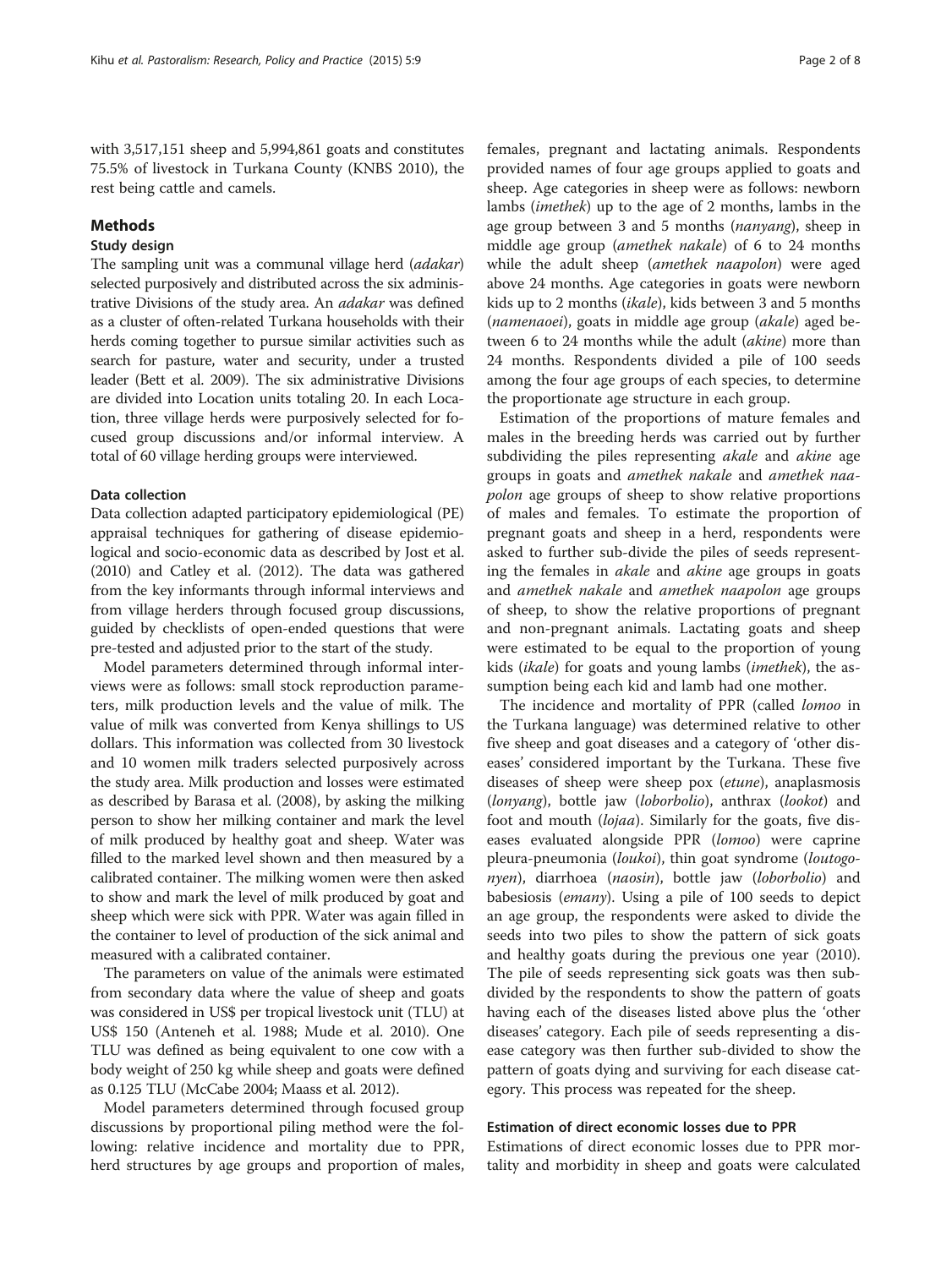with the formulae derived from Bennett and Kitching ([2000](#page-7-0)), Kivaria [\(2006\)](#page-7-0), Singh and Prasad [\(2008](#page-7-0)) and Barasa et al. ([2008\)](#page-7-0) as expressed below, using the variables in Table 1.

Total direct loss  $(T^L)$  for the model herd is derived from mortality losses due to PPR (L), milk losses associated with PPR (M), body weight losses associated with PPR (W) and opportunity cost of managing surviving animals (O) as depicted by the formula:

$$
T^{\mathcal{L}} = L + M + W + O \tag{1}
$$

The participatory methodologies used in estimating the variables in this analytical model assumed a model herd of 100 sheep and 100 goats; therefore, the results were further extrapolated to cover actual field population of Turkana County as described by Barasa et al. ([2008\)](#page-7-0). Thus, the model herd costs are converted to field herd model cost by the formula:

$$
T^{L} = (L + M + W + O) \times (N/100)
$$
 (2)

where  $N$  is the total population of sheep and goats in Turkana County.

The model was subjected to sensitivity analysis on selected input variables. Sensitivity analysis for the model was carried out by adjusting upwards by 5%, 10% and 20% the disease parameter of mortality and morbidity together, costing of milk, meat and live animal and delayed inter-kidding/lambing period.

#### Mortality losses due to PPR

Mortality losses were due to small stock dying of PPR, as well as the kids and lambs lost due to dying pregnant does and ewes.

Table 1 Summary of parameters and methodology for estimating losses due to PPR in Turkana pastoral herds

| Parameter description                                                                    | Methodology for estimation of parameter                                                             |  |  |
|------------------------------------------------------------------------------------------|-----------------------------------------------------------------------------------------------------|--|--|
| Herd age structure                                                                       |                                                                                                     |  |  |
| $G^{ya}$ = proportion (%) of sheep/goats in age group young to adult                     | Proportional piling (PP) of sheep and goat herds by age group<br>$(n = 27)$                         |  |  |
| Losses due to mortality                                                                  |                                                                                                     |  |  |
| $H^{ya}$ = PPR mortality (%) of sheep/goats in age group young to adult                  | PP sheep $(n = 43)/$ goat $(n = 44)$ mortality by disease                                           |  |  |
| $H^a$ = mortality (%) of pregnant female                                                 | Mortality in adult sheep and goats                                                                  |  |  |
| $C^{ya}$ = value expressed in US\$/TLU kg for sheep/goats in age group young<br>to adult | Value of sheep or goat in TLU ( $C^{me*}W^{ya}$ )                                                   |  |  |
| Losses from reduced milk production                                                      |                                                                                                     |  |  |
| $S^{mf}$ = proportion (%) of male and female sheep/goats in the herds                    | PP sheep $(n=6)/$ goat $(n=6)$                                                                      |  |  |
| $L^f$ = proportion (%) of lactating sheep/goats                                          | Derivative of PP from G                                                                             |  |  |
| $P^{\dagger}$ = proportion (%) of pregnant sheep/goat                                    | Derivative of PP sheep $(n = 6)/$ goat $(n = 6)$                                                    |  |  |
| $l^{\text{va}}$ = prevalence (%) of PPR in sheep/goats in age group young to adult       | PP for disease prevalence                                                                           |  |  |
| $Iaf$ = prevalence (%) of PPR in lactating sheep/goats                                   | PP for disease prevalence $f^{af}$ equals $f^a$ in adults                                           |  |  |
| $V =$ volume of milk loss (litres) per day per PPR case                                  | Key informant interviews                                                                            |  |  |
| $T$ = duration (days) of reduced milk production per acute PPR case                      | Course of disease as described by Bundza et al. (1988)                                              |  |  |
| $V^a$ = daily volume (litres) of milk produced per healthy sheep/goat                    | Key informant interviews and literature (Njanja 1991)                                               |  |  |
| $T$ = lactation period (days)                                                            | Literature (Njanja 1991; Marete 2011)                                                               |  |  |
| $Cm$ = sale value of milk (US\$/I)                                                       | Key informant interview with milk sellers                                                           |  |  |
| $Cme = TLU value expressed in US$/unit weight of TLU$                                    | TLU = 250 kg; cost of TLU is US\$ 150. Value of TLU/kg is US\$ 0.6<br>(ILCA 1988; Mude et al. 2010) |  |  |
| Losses due to weight losses                                                              |                                                                                                     |  |  |
| $W'$ = proportion (%) of body weight loss                                                | Key informant interviews                                                                            |  |  |
| $W^{ay}$ = average body weight (kg) of sheep/goat in age group young to adult            | Key informant interviews with livestock officials and keepers                                       |  |  |
| $K =$ inter-kidding/lambing interval in days                                             | Key informant interviews and literature (Njanja 1991)                                               |  |  |
| $B =$ birth weight (kg) of kid/lamb                                                      | Literature (Njanja 1991)                                                                            |  |  |
| $N =$ sheep/goat population in study area in Turkana County                              | KNBS 2010 Kenya population and livestock census data                                                |  |  |
| $Q =$ delay in conception in months due to disease                                       | Key informant interviews and livestock keepers                                                      |  |  |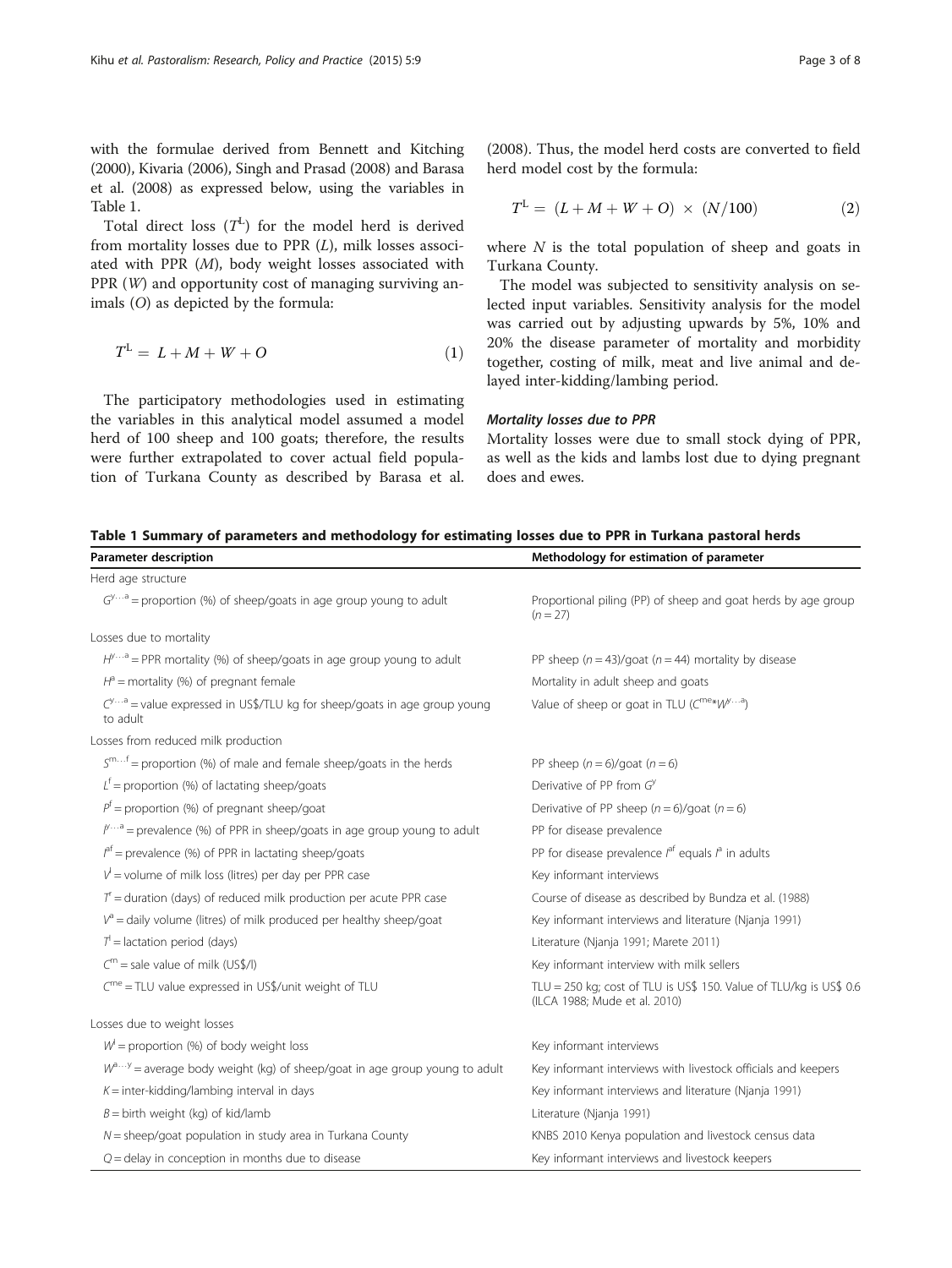Losses due to PPR mortality  $(L^d)$  were worked out as the product of the proportion of the sheep/goats in age groups young to adult (imethek to amethek in sheep and ikale to akine in goats) denoted as  $(G^{a...y})$ ; PPR mortality in sheep/goats in age groups young to adult  $(H^{y...a})$  and the TLU value of sheep/goats for each age group young to adult  $(C^{y...a})$ . The value of  $(C^{y...a})$  is a product of the value of a TLU per kg  $(C<sup>me</sup>)$  and weight of each age group young to adult  $(W^{a...y})$ . Based on insurance data and other literature, a TLU is valued at US\$ 150, and since a TLU is equivalent to 250 kg, therefore a kg of TLU for sheep and goats is valued at an average of US\$ 0.6:

$$
L^d = G^{\gamma \dots a} \times H^{\gamma \dots a} \times C^{\gamma \dots a} \tag{3}
$$

Losses from expected kids and lambs from pregnant doe/ewe dying of PPR  $(L^y)$  was derived as a product of the proportion of pregnant sheep/goats  $(P^{f})$ , PPR mortality in sheep/goats in age group adult  $(H^a)$  and the TLU value in US\$ of sheep/goats for age group young  $(C^y)$ :

$$
L^{\mathrm{y}} = P^{\mathrm{f}} \times H^{\mathrm{a}} \times C^{\mathrm{y}} \tag{4}
$$

Total mortality losses (L):

$$
L = L^d + L^y \tag{5}
$$

#### Milk losses due to PPR

Milk losses occasioned by PPR were from reduced milk yield from recovering PPR cases of lactating dams, as well as long-term losses due to increased inter-kidding/ lambing intervals.

Direct losses due to reductions in milk yield in convalescing cases of PPR within the lactating does/ewes  $(M<sup>r</sup>)$ were calculated as a product of the proportion of lactating sheep/goat  $(L^{\text{f}})$  multiplied by the difference of prevalence of PPR in lactating sheep/goats  $(I<sup>af</sup>)$  and mortality of lactating sheep and goats  $(H^a)$ , volume of milk loss (litres) per day per PPR case  $(V<sup>d</sup>)$ , duration (days) of reduced milk production per acute PPR case  $(T<sup>r</sup>)$  and sale value of milk (US\$/litre)  $(C<sup>m</sup>)$ . Key informants indicated that milk loss  $(V^{\!1}\!)$  due to PPR disease was drastic and estimated at 60% in sheep and 50% in goats. Only kids and lambs would be left suckling, yet milk production in some cases would not be enough, resulting in malnutrition and death in newborns. Duration and course of PPR disease as described by Bundza et al. ([1988](#page-7-0)) informed the estimated duration of reduced milk production  $(T<sup>r</sup>)$ :

$$
M^{\rm r} = L^{\rm f} \times \left(I^{\rm af} - H^{\rm a}\right) \times V^{\rm l} \times T^{\rm r} \times C^{\rm m} \tag{6}
$$

Milk losses due to increased inter-kidding/lambing period  $(M<sup>y</sup>)$  was calculated as the reduction in proportion of lactating does/ewes in any year, being a product of sum of proportions of lactating  $(L^f)$  and pregnant

does/ewes  $(P^{f})$ , recovering animals (difference of prevalence of PPR in lactating sheep/goats  $(I<sup>af</sup>)$  and mortality of lactating sheep and goats  $(H<sup>a</sup>)$ ), lost kiddings/lambings, volume of milk production per sheep/goat  $(V^{\mathsf{a}})$ , lactation period of sheep/goat and cost of milk per litre  $(T<sup>1</sup>)$ . The problem of non-conception caused by PPR increases the inter-kidding period and thus lower number of animals that would be in milk at any given time. A recovering sheep/goat lost a season equivalent to 5.5 months delay to the next conception:

$$
M^{\rm y} = (L^{\rm f} + P^{\rm f}) \times (I^{\rm af} - H^{\rm a}) \times (12/K - 12/(K + Q)) V^{\rm a}
$$
  
 
$$
\times T^{\rm l} \times C^{\rm m}
$$
 (7)

Total milk losses (M):

$$
M = M^{\rm r} + M^{\rm y} \tag{8}
$$

#### Body weight losses

The surviving and convalescing sheep and goats lost weight and market value due to PPR disease. The body weight losses due to increased inter-kidding were estimated by calculating the lost kiddings and lambings.

The surviving convalescing sheep/goats lost weight and market value due to PPR disease. Direct losses due to body weight losses  $(W<sup>d</sup>)$  were estimated as a product of the proportion of sheep/goats in all age groups  $(G^{y...a})$ , the proportion surviving the disease (difference of prevalence of PPR in all age groups of sheep/goats  $(I^{a...y})$  and mortality in all age groups of sheep and goats  $(H<sup>a</sup>)$ ), multiplied by estimated proportion of weight loss per animal, estimated weight of sheep/goats in various age groups and cost of TLU per kilogram in US\$:

$$
Wd = Gy...a \times (Iy...a - Hy...a) \times W1 \times Wy...a \times Cme
$$
\n(9)

Body weight losses due to increased inter-kidding  $(W^{\gamma})$ was estimated a product of reduced proportion of lactating does/ewes in any year being a product of sum of proportions of lactating  $(L^f)$  and pregnant does/ewes  $(P<sup>f</sup>)$ , recovering animals (difference of prevalence of PPR in lactating sheep/goats  $(I<sup>af</sup>)$  and mortality of lactating sheep and goats  $(H<sup>a</sup>)$ ), the lost kidding and lambing due to PPR disease, birth weight of kids and lambs  $(B)$  and TLU value per unit weight of in US\$  $(C<sup>me</sup>)$ :

$$
W^{\rm y} = (L^{\rm f} + P^{\rm f}) \times (I^{\rm af} - H^{\rm a}) \times (12/K - 12/(K + Q))
$$
  
 
$$
\times B \times C^{\rm me}
$$
 (10)

Total weight losses:

$$
W = Wd + Wy
$$
 (11)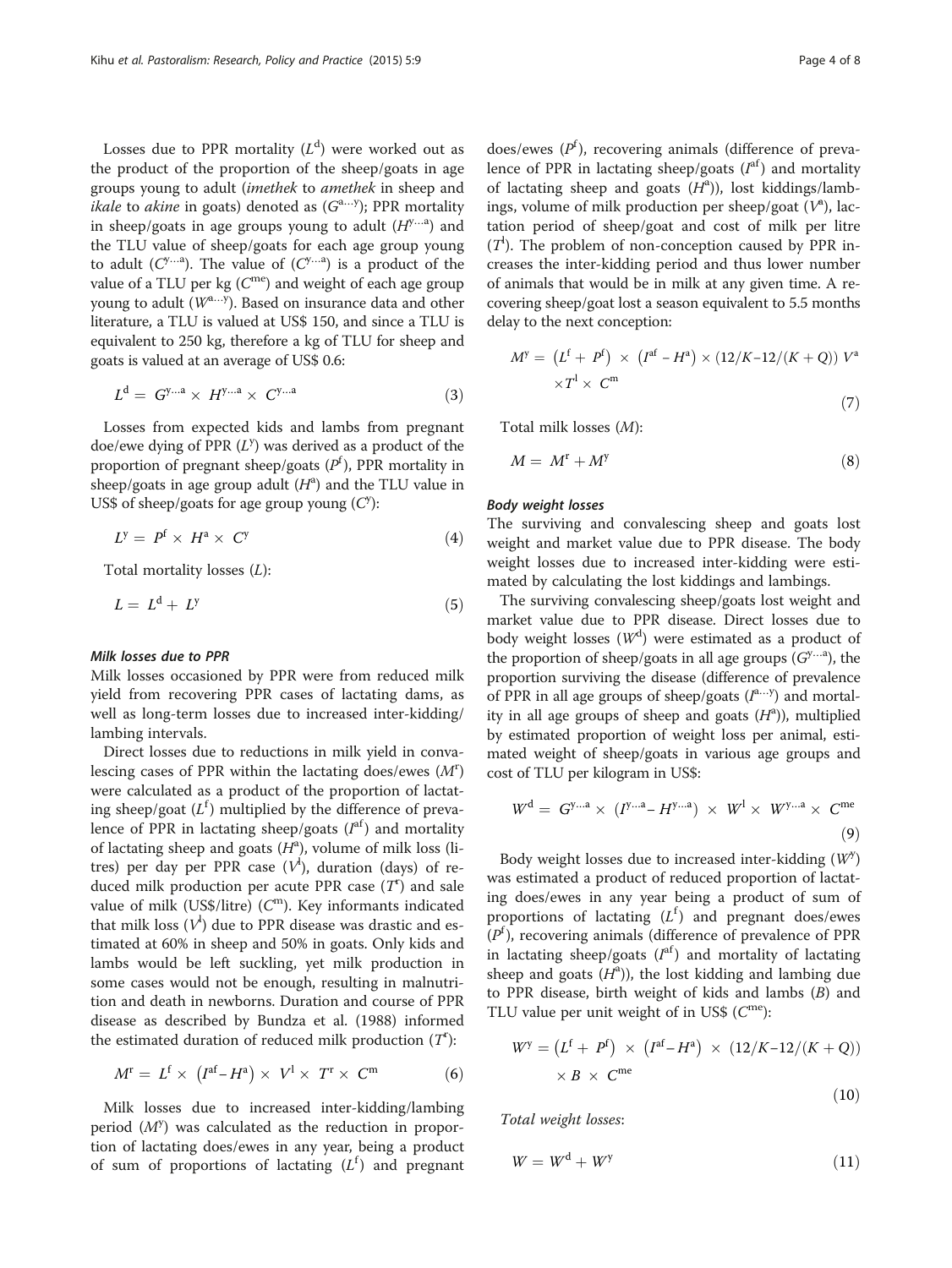#### <span id="page-4-0"></span>Opportunity cost

The use of conventional veterinary medicine in rural Turkana County is rare. Most herdsmen will gather herbs to treats ailments on their small stock. Veterinary medicines are expensive, and most herders access them through relief handouts from local development agencies. However, at times, herders buy affordable veterinary medicines or other concoctions of medical capsules and tablets of human medicine and apply them on sick small stock. In light of this, it was assumed that the Turkana people will put efforts into caring for the PPR surviving small stock at cost equivalent to 2.5% sale value of sheep and goats. Thus, opportunity cost will be a product of the proportion of sheep/goats in all age groups  $(G^{y...a})$ , the proportion surviving the disease (difference of prevalence of PPR in all age groups of sheep/goats  $(I^{a...y})$  and mortality in all age groups of sheep and goats  $(H<sup>a</sup>)$ ) and 0.025 of the value of  $(C^{y...a})$  being a product of the value of a TLU per kg  $(C<sup>me</sup>)$  and weight of each age group young to adult  $(W^{a...y})$ :

$$
O^{c} = G^{y...a} \times (I^{y...a} - H^{y...a}) \times (0.025 * C^{y...a}) \qquad (12)
$$

## Data management and statistical analysis

Both qualitative and semi-quantitative data were collected in the study. The qualitative data were presented without being subjected to formal statistical analyses. The quantitative data was entered and cleaned in Microsoft Excel (Microsoft Corp., Redmond, WA, USA). It was then exported to SPSS (2008) statistical software version 17.0 (IBM Corp., Armonk, NY, USA) for analysis using non-parametric statistical tests. Analyses were

undertaken using descriptive statistical procedures and data summarized using medians to determine central tendency, while dispersion was expressed by 10th and 90th percentile estimation. The data to be used in the spreadsheet model was maintained in Microsoft Excel and model outputs computed following the insertion of the formulae.

## Results

## Small stock production and PPR disease parameters

Small stock productivity parameters in the Turkana pastoral production system were estimated through participatory epidemiology and secondary data (Tables 2 and [3](#page-5-0)). The age structure results shows that middle age sheep and adult sheep constitute the first two largest age groups in the herd with a population proportion of 24% and 37.7%, respectively (Table 2).

A similar pattern is established in goats, with middle age goat population proportion being 21% and adult goats 38% (Table 2) of goat herds. The breeding female sheep and goats constitute 37.7% and 36.1% respective for each species' herd population (Table [3\)](#page-5-0). In both sheep and goats, the relative mortality due to PPR was highest in adults, being 20% and 16.66%, respectively (Table 2).

## Direct economic losses associated with PPR disease in Turkana County

The losses due to mortality of sheep and goats due to PPR were around US\$ 16.8 million, accounting for 88% of the total losses. The proportion of sheep mortality losses was US\$ 6.2 million while goats contributed US\$ 10.6 million in mortality losses. Milk losses due to PPR were estimated

Table 2 PPR disease parameters, age structure, weight and sale value of sheep and goats in Turkana County 2010

|                                                                     | Median (10th and 90th percentiles) |                           |                                      |                                          |
|---------------------------------------------------------------------|------------------------------------|---------------------------|--------------------------------------|------------------------------------------|
| Parameter for the sheep                                             | New born lambs<br>(imethek)        | Older lambs<br>(nanyang)  | Middle age sheep<br>(amethek nakale) | <b>Adult sheep</b><br>(amethek naapolon) |
| $G^{ya}$ = age structure sheep median proportion (%)                | 15.84 (8.27, 22.40)                | 20.79 (13.83, 28.34)      | 24.00 (17.83, 34.63)                 | 37.37 (28.01, 50.20)                     |
| $W^{\vee}$ = average live weight per age group                      | 2.5                                | 4.5                       | 10                                   | 30                                       |
| $C^{ya}$ = TLU value for each age group sheep (US\$)                | 1.5                                | 2.7                       | 6.0                                  | 18.0                                     |
| $H^{ya}$ = relative mortality due to PPR in the age groups          | 17.00 (5.40, 31.00)                | 17.00 (6.45, 34.90)       | 16.00 (7.33, 37.15)                  | 20.00 (7.80, 34.90)                      |
| $l^{\text{va}}$ = relative incidence of PPR in the age groups       | 20.00 (7.00, 38.00)                | 20.00 (10.00, 40.36)      | 19.00 (9.87, 40.03)                  | 25.00 (11.40, 40.78)                     |
| $Iat$ = relative incidence of PPR in the lactating groups           |                                    |                           |                                      | 25.00 (11.40, 40.78)                     |
| Parameters for the goats                                            | Newborn kids<br>(ikale)            | Older kids<br>(namenaoei) | Middle age goats<br>(akale)          | Adult goats<br>(akine)                   |
| $G^{ya}$ = age structure goat median proportion (%)                 | 18.75 (12.00, 24.44)               | 20.2 (14.77, 29.96)       | 21 (17.46, 27.06)                    | 38 (25.24, 53.20)                        |
| $W^{ya}$ = average live weight per age group                        | 2.5                                | 5                         | 12.5                                 | 35                                       |
| $C^{ya}$ = TLU value for each age group goat (US\$)                 | 1.5                                | 3.0                       | 7.5                                  | 21.0                                     |
| $H^{ya}$ = relative mortality due to PPR in the age groups          | 14.21 (6.05, 28.56)                | 17.00 (5.50, 25.5)        | 16.32 (6.50, 26.5)                   | 16.66 (7.45, 35.00)                      |
| $f^{\prime \ldots a}$ = relative incidence of PPR in the age groups | 17.79 (8.50, 32.13)                | 20.47 (8.43, 31.00)       | 20.00 (9.50, 30.00)                  | 20.88 (10.41, 36.00)                     |
| $Iat$ = relative incidence of PPR in the lactating groups           |                                    |                           |                                      | 20.88 (10.41, 36.00)                     |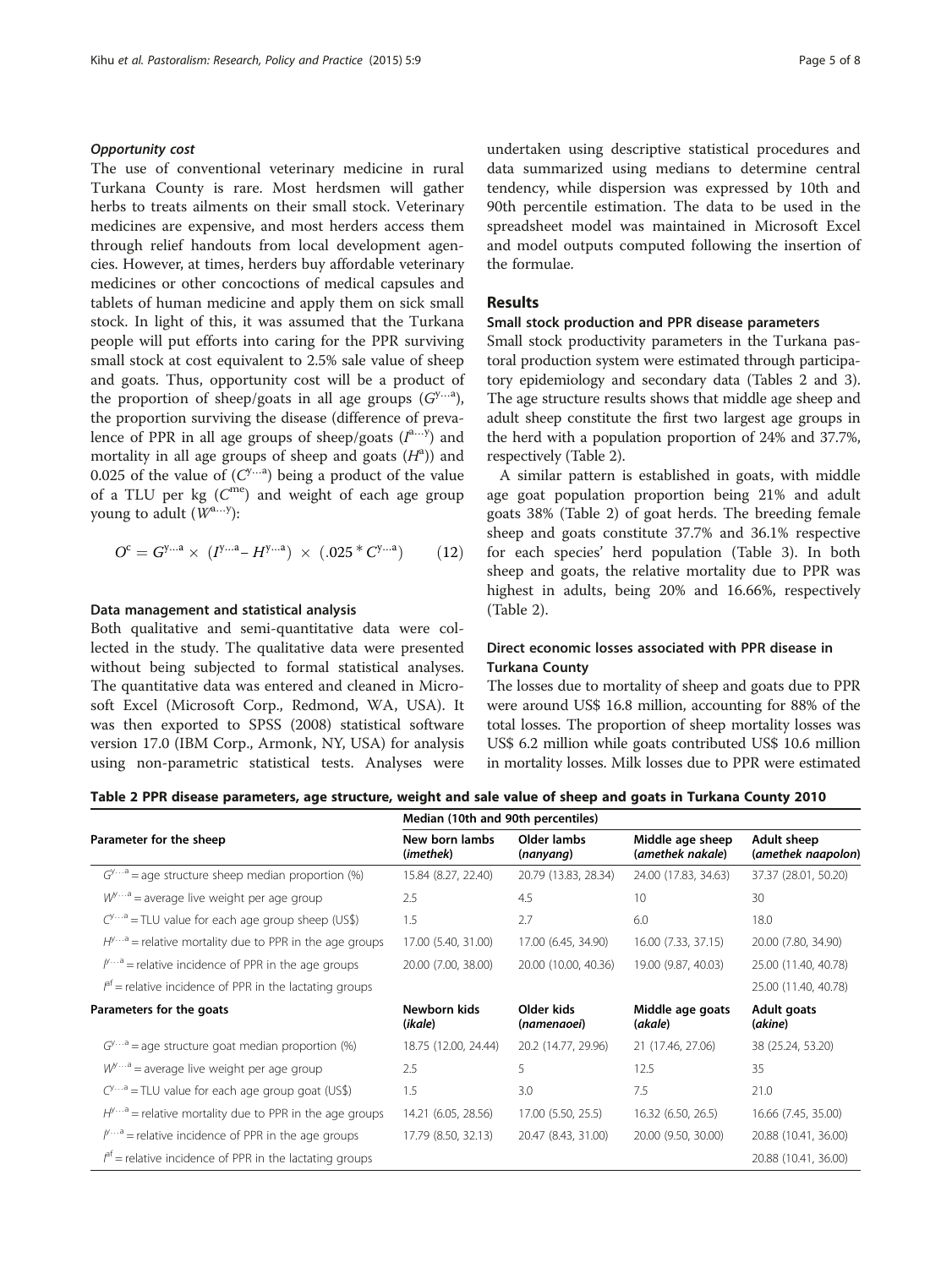<span id="page-5-0"></span>Table 3 Small stock production parameters in Turkana County in 2010

| Parameter                                                               | Sheep     | Goats     |
|-------------------------------------------------------------------------|-----------|-----------|
| $B =$ birth weight (kilograms)                                          | 1.9       | 2.1       |
| $K =$ normal inter-kidding/lambing interval in days                     | 252       | 344       |
| $Q$ = inter-kidding/lambing interval in sick animals<br>in days         | 417       | 509       |
| $V^a$ = normal volume milk production in litres                         | 0.49      | 0.73      |
| $V =$ volume of milk loss per PPR case                                  | 0.3       | 0.4       |
| $T =$ lactation period in days                                          | 120       | 120       |
| $T'$ = duration days of reduced milk production per<br>surving PPR case | 20        | 20        |
| $Cm$ = sale value of milk (US\$/litre)                                  | 0.58      | 0.58      |
| $C^{me}$ = value of TLU (US\$/kilogram)                                 | 0.6       | 0.6       |
| $W'$ = proportion (%) of weight loss in surviving<br>PPR case           | 30        | 30        |
| $P^f$ = proportion (%) of pregnant animals                              | 20        | 15        |
| $L^f$ = proportion (%) of lactating animals                             | 15.84     | 18.75     |
| $S^{mf}$ = proportion (%) of breeding females                           | 37.67     | 36.12     |
| $N =$ sheep and goat population in Turkana                              | 3,517,151 | 5,994,861 |

at US\$ 0.94 million for both sheep and goats accounting for 5% of the total losses. Sheep proportion of milk losses was US\$ 0.26 million while milk losses in goats were US\$ 0.68 million. Weight losses attributed to PPR disease caused an estimated loss of US\$ 1.3 million in both sheep and goats. Major weight losses were recorded in goats at US\$ 0.78 million while sheep weight losses were US\$ 0.47 million. Opportunity cost of local treatments of PPR in Turkana accounted for US\$ 99,296. Total direct production losses in sheep were US\$ 6.9 million accounting for 36.4% of the total losses. The production losses in goat herds were US\$ 12.1 million accounting for 63.6% of the total direct economic losses. The total estimated direct economic losses associated with PPR for sheep and goats in Turkana County for the year 2010 were estimated to be US\$ 19.1 million (Table 4).

Sensitivity analysis for the model herd was carried out by adjusting upwards mortality and morbidity together, costing of milk, meat and live animal and delayed interkidding/lambing period by 5%, 10% and 20%. The result of the sensitivity analysis model showed a similar increase in proportion of the total cost for all the parameters altered, in Table 5.

## **Discussion**

PPR disease has entrenched itself and became endemic in Turkana County, thus causing cyclic outbreaks that perpetually result in continuous economic losses to the herders. The losses due to PPR disease that impact on small stock benefits were mainly due to mortality, milk and weight losses. Since the production losses due to

#### Table 4 Calculated production losses associated with PPR in sheep and goats

|                                                                                                                             | <b>Losses in US dollars</b> |            |
|-----------------------------------------------------------------------------------------------------------------------------|-----------------------------|------------|
|                                                                                                                             | Sheep                       | Goat       |
| Mortality                                                                                                                   |                             |            |
| $L^{d} = (G^{ya} \times H^{ya} \times C^{ya}) \times (N/100)$                                                               | 5,972,889                   | 10,368,074 |
| $L^{\gamma} = (P^{\dagger} \times H^{\alpha} \times C^{\gamma}) \times (N/100)$                                             | 211,029                     | 224,717    |
| $1 = l^d + l^y$                                                                                                             | 6,183,919                   | 10,592,791 |
| Milk losses                                                                                                                 |                             |            |
| $M^r = (L^f \times (l^{af} - H^a) \times V^l \times T^r \times C^m) \times (N/100)$                                         | 22,619                      | 69,000     |
| $M^y = ((L^f + P^f) \times (P^a - H^a) \times (365/K - 365/R))$<br>$(K+Q)$ ) $V^a \times T^1 \times C^m$ ) $\times (N/100)$ | 236,188                     | 608,367    |
| $M = Md + M' + My$                                                                                                          | 258,807                     | 677,367    |
| Losses due to weight losses                                                                                                 |                             |            |
| $W^d = (G^{ya} \times (l^{ya} - H^{ya}) \times W^l \times$<br>$W^{ya} \times C^{me} \times (N/100)$                         | 428,312                     | 744,959    |
| $W^y = ((L^f + P^f) \times (P^a - H^{af}) \times (365/K - 365/R))$<br>$K + Q$ ) $\times B \times C^{me}$ ) $\times (N/100)$ | 41,179                      | 37,003     |
| $W = W^{d} + W^{d}$                                                                                                         | 469.491                     | 781,962    |
| Opportunity cost                                                                                                            |                             |            |
| $O^{c} = (G^{ya} \times (V^{a} - H^{ya}) \times (0.025^{*}C^{ya})) \times$<br>(N/100)                                       | 35,479                      | 63,817     |
| $Q = Q^c$                                                                                                                   | 35,479                      | 63,817     |
| Total direct economic losses for field herd<br>in Turkana                                                                   |                             |            |
| $T^{L} = I + M + W + O$                                                                                                     | 6,947,696                   | 12,115,938 |
| Combined total loss                                                                                                         | 19,063,633                  |            |

PPR were conceived to be different for different age groups of small stock, herd structures for goats and sheep were established through focused group discussions with Turkana herders, shown in Table [2.](#page-4-0) Our findings compared well with small stock age structure of a study herd in Turkana reported by Njanja ([1991](#page-7-0)), where adult sheep were 51.5%, immature 26.4% and preweaned at 22.1% whereas the adult goats were 51.8%, immature 21.1% and pre-weaned 27.2%. The proportion of breeding females in sheep and goats (Table 3) was also found to be comparable with Njanja [\(1991](#page-7-0)), who

Table 5 Sensitivity analysis for direct economic losses due to PPR for the model herd

|                                     | Increment on total cost (US\$) % in parenthesis<br>as the effect of increasing parameter by |                                                 |                |  |
|-------------------------------------|---------------------------------------------------------------------------------------------|-------------------------------------------------|----------------|--|
| Disease and<br>market parameter     | 5%                                                                                          | 10%                                             | 20%            |  |
| Mortality and<br>morbidity          |                                                                                             | +78.54 (4.8%) +157.09 (9.091%) +314.18 (16.66%) |                |  |
| Milk, meat and<br>live animal costs |                                                                                             | +78.54 (4.8%) +157.09 (9.091%) +314.18 (16.66%) |                |  |
| Inter-kidding/<br>lambing interval  | $+0.83(0.05\%) +1.63(0.1\%)$                                                                |                                                 | $+3.15(0.2\%)$ |  |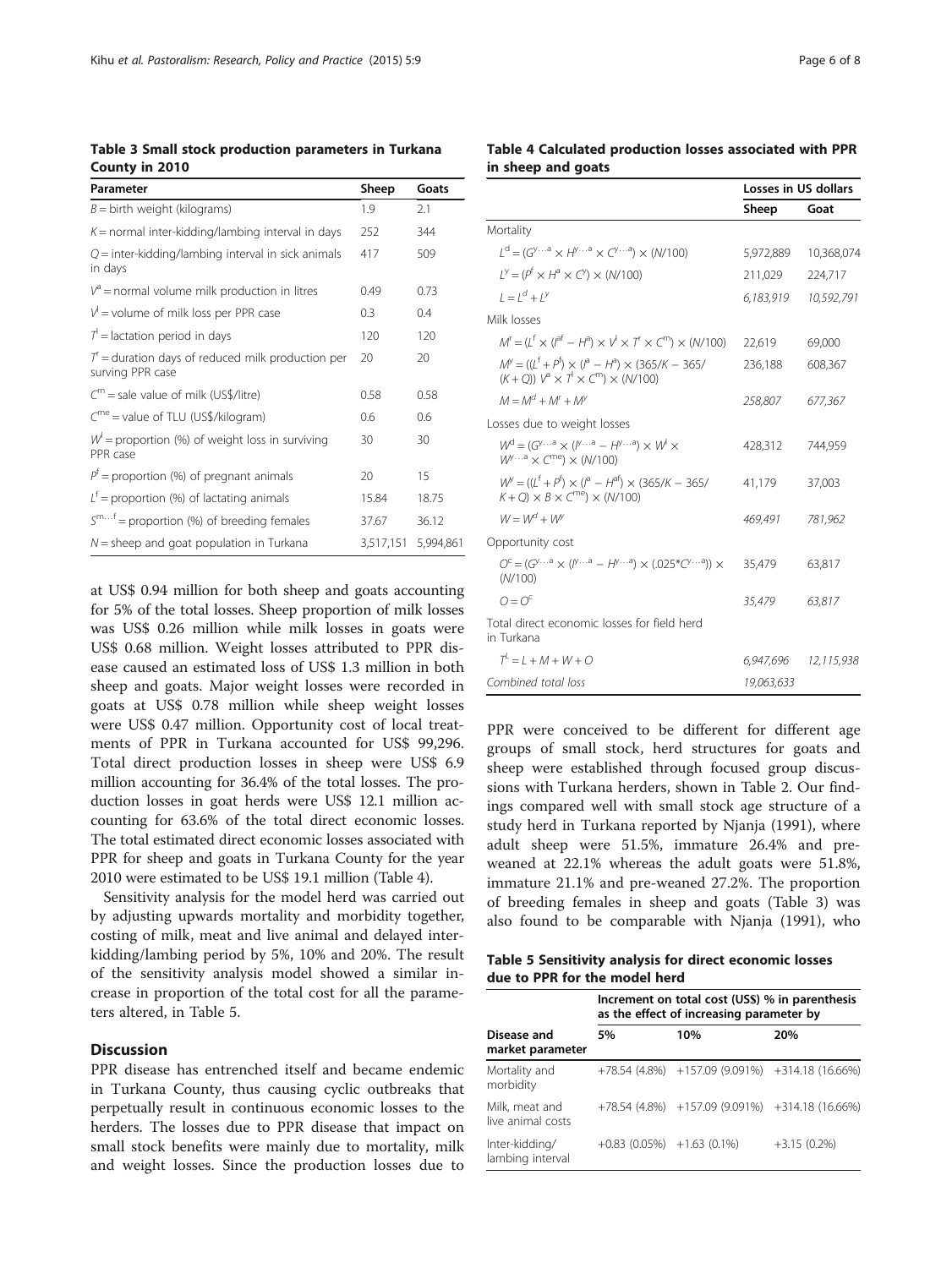<span id="page-6-0"></span>reported 36.5% and 40.6% for sheep and goats, respectively. In our study, mortalities due to diseases were 70% and 74.2% in sheep and goats as established from participatory epidemiology. Other studies in Turkana have reported lower percentages, for example, McCabe ([2004](#page-7-0)) reported 1% to 50% losses in small stock due to diseases, de Vries [\(2002\)](#page-7-0) reported 41% mortalities in small stock due to various causes, including disease, while Wienpahl ([1985](#page-7-0)) reported 62% to 68% losses due to drought and diseases.

Meat, milk and live small stock were the three prioritized benefits of small stock rearing. Though milk production in small East African goats and sheep is low and heavily dependent on prevalence of rains, milk plays an important role in food security of Turkana pastoralists, particularly where herds are large. Women and elderly folks will be seen with tin or plastic containers milking the few millilitres from the small stock in the kraals every morning before they are released for grazing. Herd boys and girls will milk the nursing small stock and harvest blood from rams and bucks for their day's food intake. In our study, it was established that the milk production per day in sheep and goats was 0.49 and 0.73 litres, respectively. We were aware that the average daily milk production as derived from herders' assessments (Table [3\)](#page-5-0) was higher than the figures quoted in the literature. For example, the findings reported by Njanja ([1991](#page-7-0)), McCabe [\(2004](#page-7-0)) and Bruins et al. ([2003](#page-7-0)) ranged from 0.1 to 0.55 litre per day for goat does and 0.9 to 0.25 litre per day for ewes. Our further discussion with respondent groups established that the volume measurement they provided were reflections of the actual milk production in their milking sheep and goats during the wet season.

Small stock are also considered as 'mobile banks', easily mobilized into income for paying household expenditures, particularly in lean times. In addition to this economic role, sheep and goats have significant sociocultural roles. They are used as gifts or emblems for traditional rituals and religious purposes. Weak and sickly animals are not used for traditional and religious purposes, particularly if they are emaciated. Anecdotes are told of how herders rushed to settle their social obligations when they got to know their herd were likely infected with PPR in 2006 (Kihu et al. [2012b\)](#page-7-0). The derived benefits of small stock are lost when herds get infected with PPR. However, only direct losses occasioned by mortality, milk losses and weight were considered in this study. In establishing these losses due to mortality and weight losses, we converted the lost animals into TLUs which were then valued based on the cost of a TLU at US\$ 150 for pastoral livestock in East Africa (Anteneh et al. 1988; Mude et al. [2010](#page-7-0)). The value of milk was based on local market rates converted into US\$. Other

economic losses occasioned by failed socio-cultural obligations and networks following the loss of animals are difficult to quantify (Barasa et al. [2008\)](#page-7-0).

This study has attempted to capture and quantify the losses of direct benefits of small stock rearing as incurred from PPR infection and as perceived by the Turkana people. The study has established that the direct economic losses due to PPR in Turkana for the year 2010 were in the tune of US\$ 19 million. Previous estimates of economic losses due to PPR reported by the Government of Kenya were US\$ 15 million (Nyamweya et al. [2009](#page-7-0)), which could have been considerably underestimated.

## Conclusion

PPR remains a major economic disease affecting the Turkana pastoralists. As the herders lose their small stock due to PPR, they begin a perilous journey of joining the categories of the poor population, resulting in disruption of the cultural system and economy. The disease has the potential of destroying livelihoods and reducing most herders to destitution. This constitutes an economic disaster whose process is poorly understood due to lack of data from these areas. At the County and national level, data on livestock productivity in pastoral semi-arid and arid areas is scarce and rarely updated. Turkana County, being an extreme rural pastoral area with insecurity, poor infrastructure and communication, has provided very little incentive for data collection on livestock productivity, save for the few research studies mainly on conflict. This present study strengthens the basis for developing a system for the economic assessment of livestock diseases in areas with scanty data, using parameters derived from participatory epidemiology approaches for use in the mathematical model.

#### Competing interests

The authors declare that they have no competing interest.

#### Authors' contributions

SMK, LCB, GGW, NM and CGG collected the data, created the electronic database, cleaned and processed the data for analysis. SMK, GGW, NMJ, RGW and LCB conceived and performed the data analysis. SMK drafted the manuscript assisted by NM, RGW, CGG, LCB, NMJ and GGW. CGG, LCB, NMJ, GGW, NM and RGW raised the funding for the study and assisted in its coordination. All authors helped with the interpretation of the results and read and approved the final manuscript.

#### Author details

<sup>1</sup> Faculty of Veterinary Medicine, University of Nairobi, P.O. Box 29053-00625, Uthiru, Kenya. <sup>2</sup>Vetworks Eastern Africa, P.O. Box 10431-00200, Nairobi, Kenya.<br><sup>3</sup>Eaculty of Arts University of Nairobi, P.O. Box 30197-00100. Nairobi, Kenya. <sup>3</sup> Faculty of Arts, University of Nairobi, P.O. Box 30197-00100, Nairobi, Kenya.

#### Received: 8 September 2014 Accepted: 2 April 2015 Published online: 13 April 2015

#### References

Anteneh A, S Sanford, and B Anteneh. 1988. Policy, finance and technology in livestock development in sub-Sahara Africa. Some critical issues. Addis Ababa, Ethiopia: International Livestock Centre for Africa (ILCA) Bulletin Number 31 July 1988.